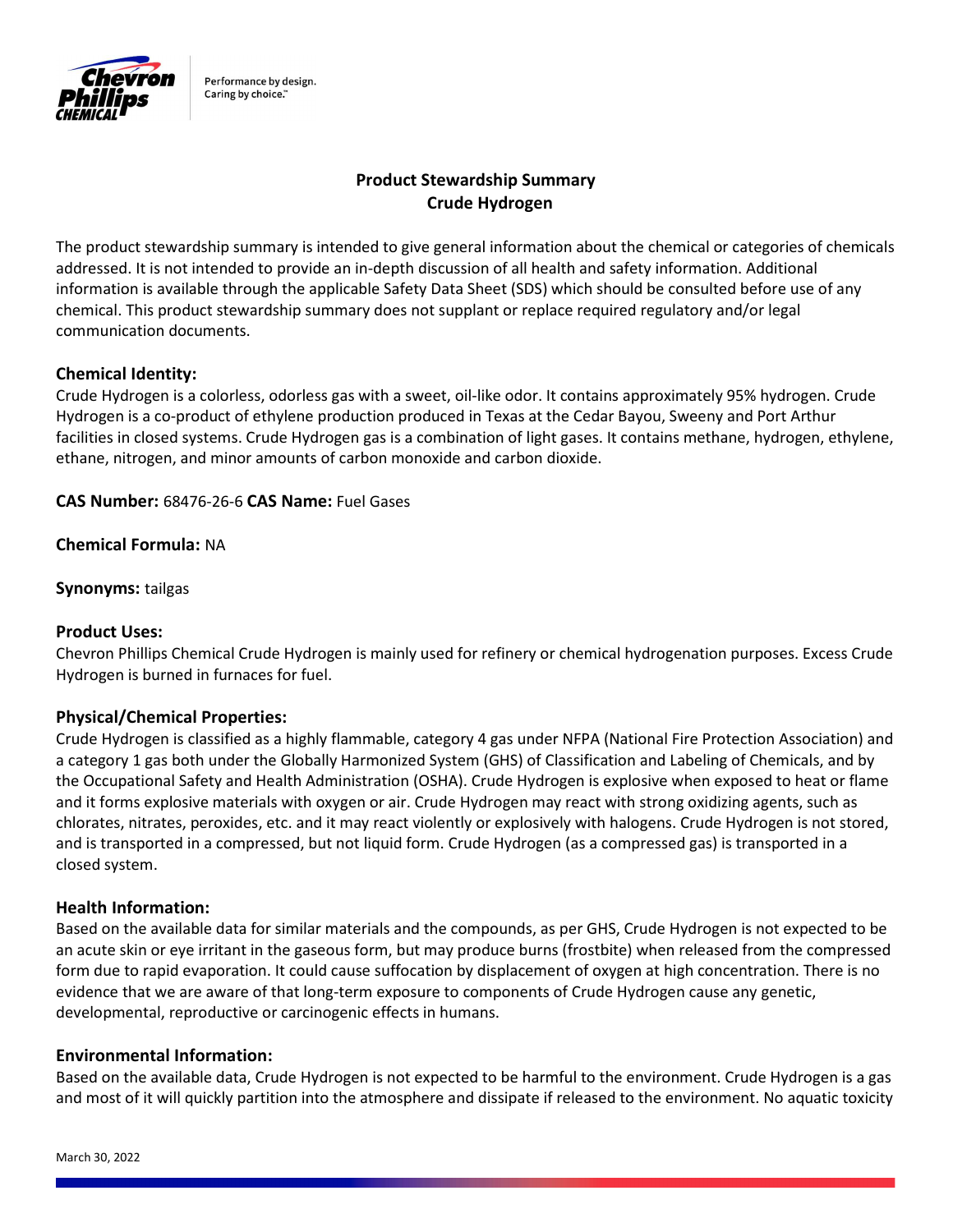

Performance by design. Caring by choice."

data for crude hydrogen has been identified. However, due to the gaseous state of the materials, they are not expected to be sufficiently available to aquatic life to present a hazard.

## Exposure Potential:

Since Crude Hydrogen is handled in closed systems and transported by pipeline, exposure to the environment is anticipated to be negligible.

- Workplace use: this refers to potential exposure of Crude Hydrogen to persons in a manufacturing facility or through various industrial applications. Crude Hydrogen is handled in closed systems and transported by pipeline, so human exposure is expected to be minimal.
- Consumer use: there is no direct consumer use of Crude Hydrogen. Non-occupational exposure to Crude Hydrogen is expected to be minimal since Crude Hydrogen is consumed internally as fuel or used by the customer to produce other products and is transported via pipeline for a short distance.
- Potential environmental release: Crude Hydrogen is not stored and is transported in closed systems. Exposure to the environment is expected to be very low. Chevron Phillips Chemical is committed to operating in an environmentally responsible manner and has adopted the American Chemistry Council's Responsible Care® initiative.

### Risk Management

Chevron Phillips Chemical is committed to Product Stewardship and doing business responsibly. We endeavor to provide sufficient information for the safe use and handling of all our products. We make product information available to all of our customers, distributors, carriers, and users of this product which contain detail about the properties of each product. To that end, a Safety Data Sheet and a certificate of analysis accompany each shipment from our manufacturing plant.

Before using this product, the user is advised and cautioned to make its own determination and assessment of the safety and suitability of the product for the specific use in question. It is the ultimate responsibility of the user to ensure suitability for use and determine if this information is applicable to the user's specific application. Chevron Phillips Chemical does not make, and expressly disclaims, all warranties, including warranties of merchantability or fitness for a particular purpose, regardless of whether oral or written, express or implied, or allegedly arising from any usage of any trade or from any course of dealing in connection with the use of the information contained herein or any product itself. The user expressly assumes all risk and liability, whether based in contract, tort or otherwise, in connection with the use of the information contained herein or any product itself.

### Regulatory Information:

Regulations exist that govern the manufacture, sale, transportation, use, and disposal of BDFS product. These regulations may vary by city, state, country or geographic region. Additional relevant information may be found by consulting the applicable product Safety Data Sheet.

### Sources of Additional Information:

- Safety Data Sheets (SDS) at https://www.cpchem.com/
- Organization for Economic Cooperation and Development (OECD) eChemPortal web- based search tool (use applicable CAS No): http://www.echemportal.org/
- European Chemicals Agency (ECHA) Information on Registered Substances: https://echa.europa.eu/information-on-chemicals/registered-substances